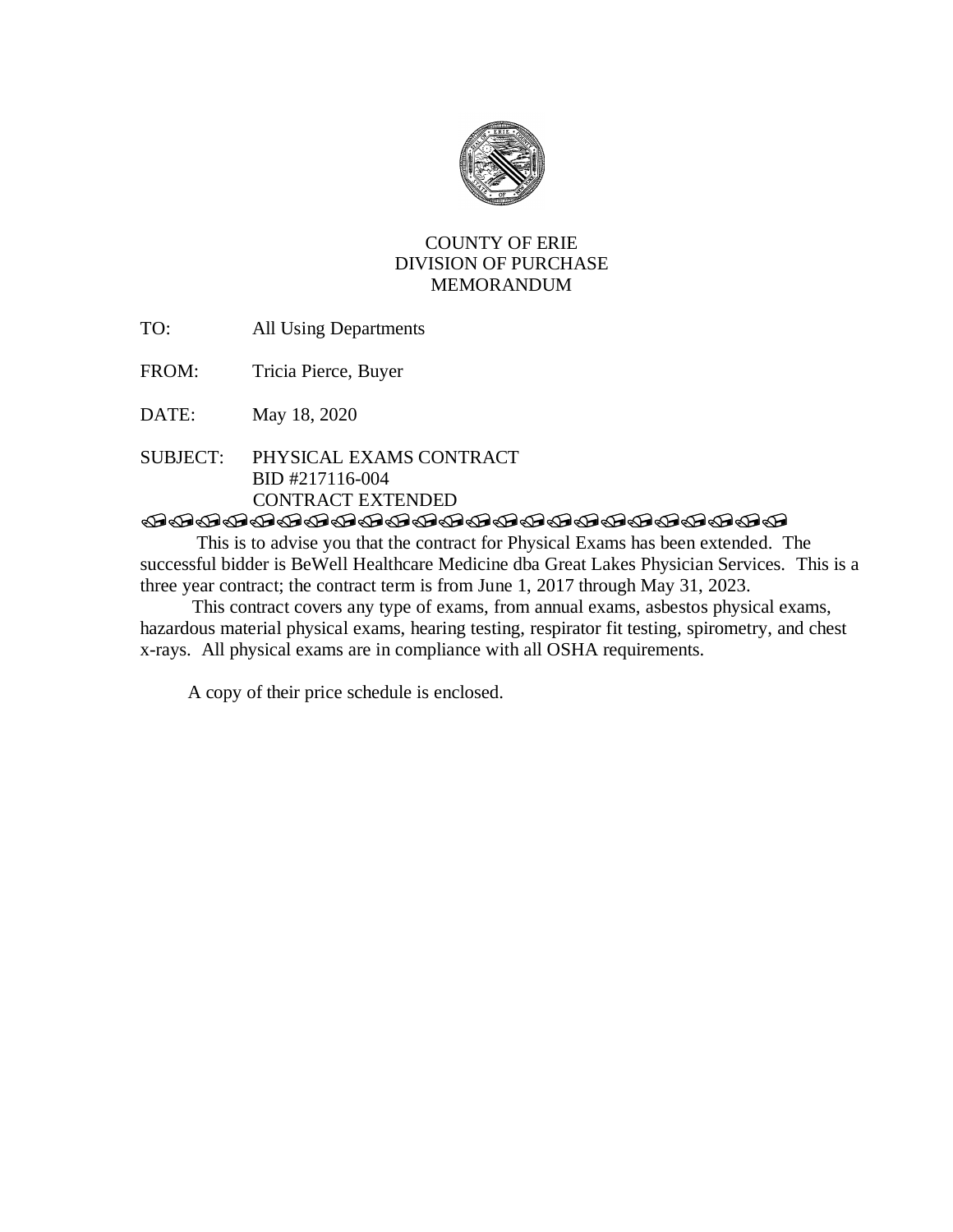Page Two

PHYSICAL EXAMS BID NO.: 217116-004 CONTRACT TERM: June 1, 2017 – May 31, 2023

# **VENDOR INFORMATION**

Be Well Healthcare Medicine D/B/A Great Lakes Physician Services 462 Grider Street Buffalo, New York 14215 716-898-5198 Vendor #140574

### PRICE SCHEDULE FOR TESTING: THE SERVICE SCHEDULE FOR TESTING:

1. **Annual Exam** – this also includes pre-employment and exit exam, along **\$65.00** with the annual medical surveillance OSHA Exam for Interior Fire Fighters To Include:

 Exposure history, physician exam, height, weight, blood pressure, vision and hearing testing.

## 2. **Asbestos Physical Exam and Testing \$100.00**

To Include:

Medical and work history with special emphasis directed to the pulmonary and Gastrointestinal systems, including a chest roentgenogram to be administered at the discretion of the physician, and pulmonary function tests of forced Vital capacity (FVC) and forced expiratory volume at one second (FEV (1). Any Laboratory or other tests, such as urinalysis, breathing test, and vision test summarization of medical findings for follow-up with personal physician. Establish a Medical monitoring program for these employees.

3. **Hazardous Material Physical Exam for Haz-Mat \$100.00** To Include:

Haz-Mat Physical, breathing test, vision, audio, laboratory tests, such as urinalysis, chem., and CBC. Summarization of medical findings for follow-up with personal physician.

4. **Hearing Testing – According to CFR 1910.95 \$30.00** Testing performed at 500, 1,000, 2,000, 3,000 and 6,000 Hertz (Hz) pure tone.